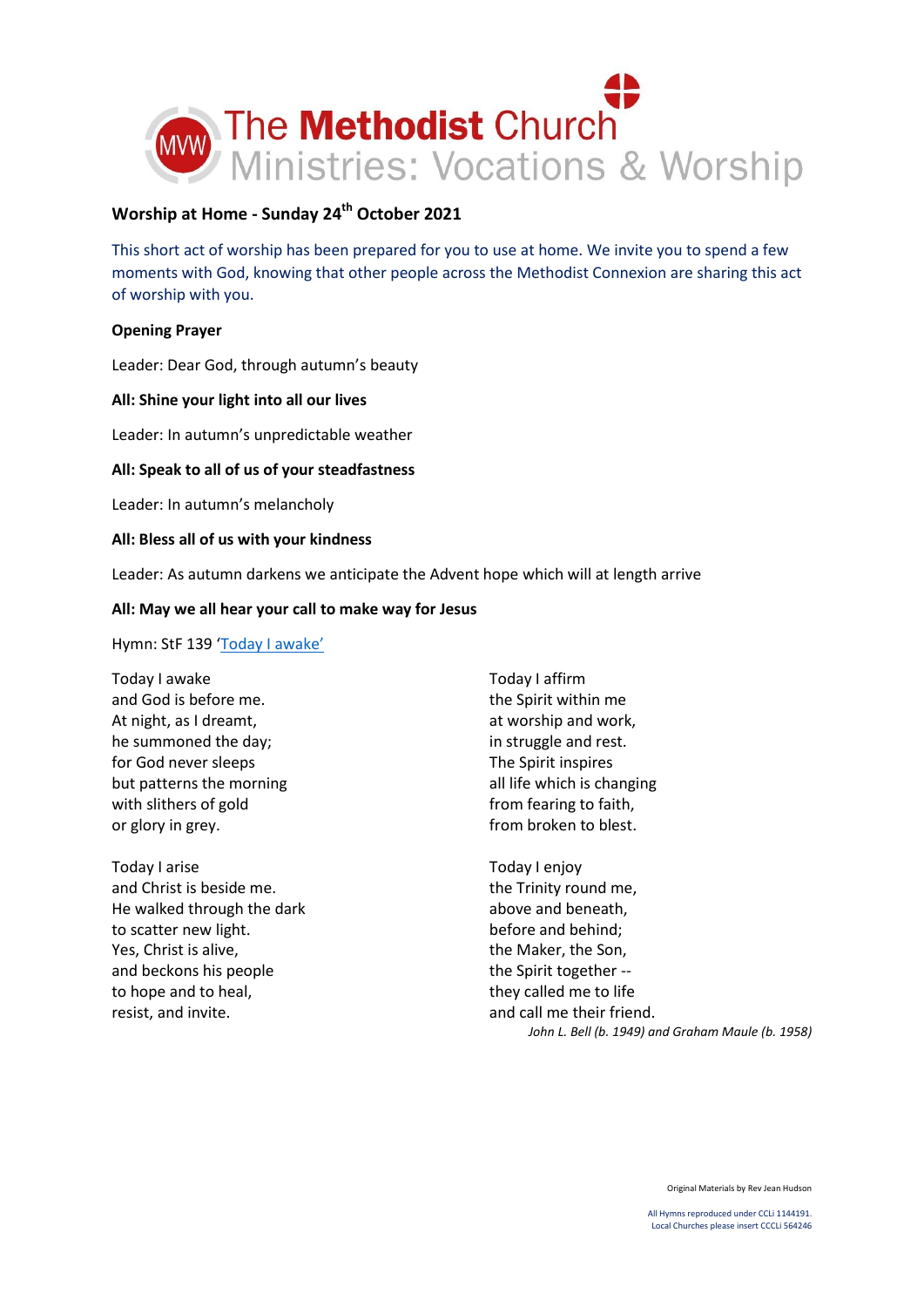## **Prayer**

Let us pray together to our generous God who abides with us, inhabits this broken world with us and loves us beyond measure.

Leader: When we struggle to love ourselves,

## **All: Lord, you love us completely**

Leader: When we struggle to believe in ourselves,

## **All: Lord, you believe in us completely**

Leader: When we struggle to forgive ourselves,

#### **All: Lord, you forgive us completely**

Leader: In this time of worship,

**All: May we dare to trust your dreams for our lives because you hold us in your embrace. Amen**

**Old Testament Reading:** [ISAIAH 43: 1-3a](https://www.biblegateway.com/passage/?search=ISAIAH+43%3A+1-3a&version=NIV)

**New Testament Reading:** [COLOSSIANS 3:](https://www.biblegateway.com/passage/?search=COLOSSIANS+3%3A+15-17&version=NIV) 15-17

#### **Time to Reflect**

#### *October*

Dark mornings have arrived and where I walk, early each morning, meeting familiar people has become more important. Some are known by name – like Russell and Jean, John and Duncan, Stuart and Richard and Marjorie. Some are known only by their dogs – Bailey and Barney and Jack. Some are simply familiar faces of walkers and joggers, horse riders and cyclists. All are welcome in the darker mornings. Skies can be spectacular –spectacularly grey, full of rain present and future; or with streaks of bright orange and red promising wind for later. Days grow shorter, as trees begin to welcome autumn with shades reminiscent of crabapple jelly and cranberry sauce, caramel and cinder toffee, chocolate limes and sherbet lemons. But when the sun shines, beech trees stand out from the crowd in their bronzy brilliance. Birds are back after their sleepy summer – blackbirds and robins, sparrows and collared doves. There are only hints of summer now, but life in human, canine and feathered form is present to be celebrated.

I wrote this reflection – brought together here as prose instead of poetry – when suffering from depression. Autumn is a kind of in between time in church, when it's easy to feel low, on the edge, in the shadows. But Jesus embraces all of us, calling us by our name and encouraging us to call one another by our names; to welcome one another and be glad of one another; to smile and be thankful for the company of his people. We aren't perfect – we are who and what we are – but Jesus has given the Spirit to bind us together in every season, of the church and of our lives, to dance and sing and be silent in thankfulness – together.

Take a time to sit quietly

**We come now to prayers of intercession**.

Original Materials by Rev Jean Hudson